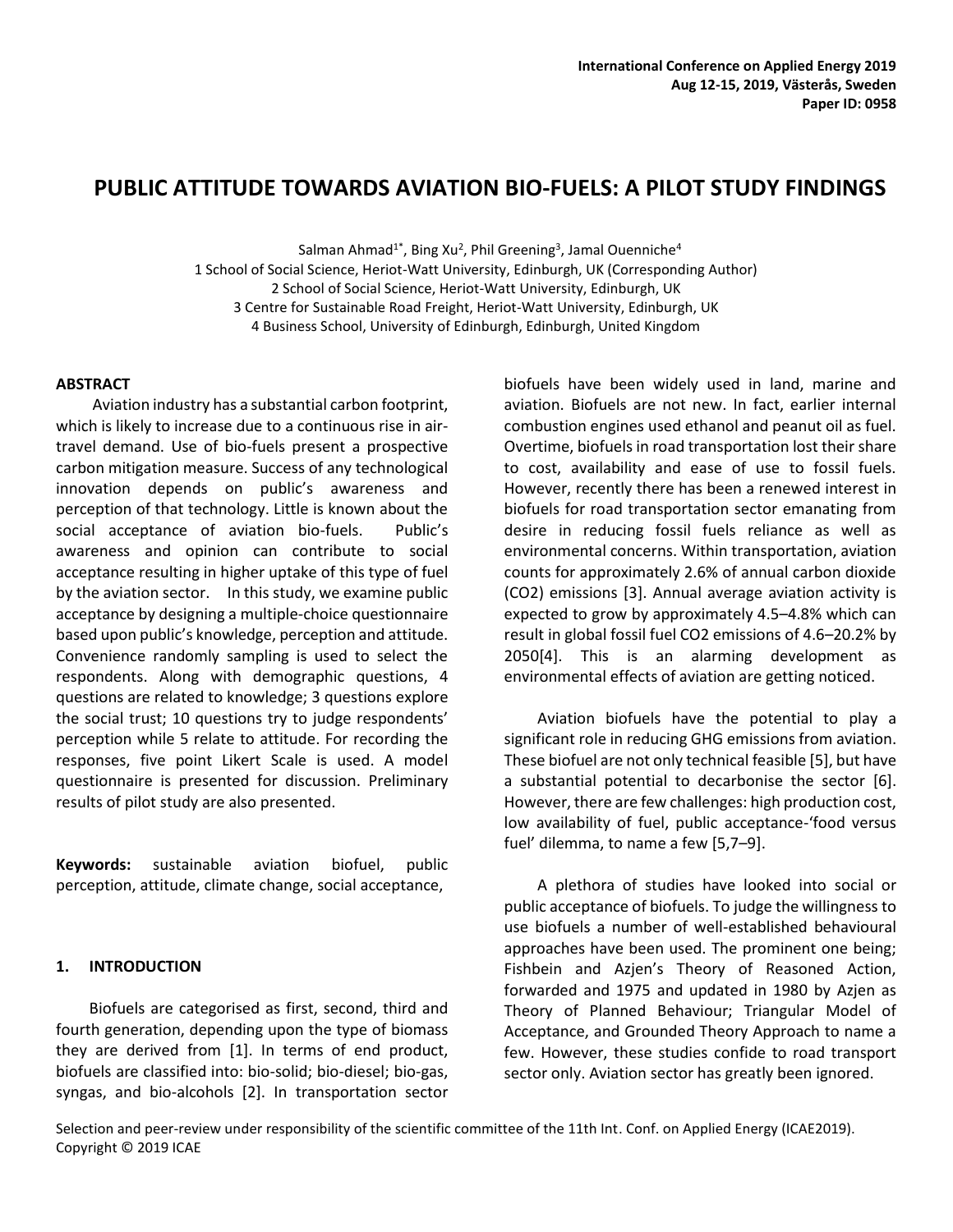Since sustainable aviation bio-fuels (SAF) are promoted as the most viable option at the moment for reducing GHG emission from aviation, it is therefore very important to find social acceptance of SAFs.



Based on the unique nature of SAF, in contrast to the biofuels in road transportation sector, our study aims to find how general public's knowledge, social trust and perceptions develop their attitude towards SAF use.

### **2. MATERIALS AND METHOD**

In order to determine the social acceptance of SAF, a multi-dimensional instrument measuring attitude towards SAF is suggested. The proposed framework, based on extensive literature review, incorporates five constructs along with demographics. The five constructs are: knowledge; social trust; perceived benefits; perceived concerns and attitude. The Fig 1 summaries the theoretical framework for this study. All the items are measure on a 5-point Likert scale.

#### *2.1 Knowledge*

In this section issues regarding public knowledge of SAF is evaluated. The questions are structured around (1) aviation being a major contributor of greenhouse gas (GHG) emissions; (2) GHG emission worries from aviation; (3) awareness of SAF use in aviation; (4) selfassessment of SAF information.

# *2.2 Social trust*

Social trust in major stakeholders is assessed by the following three items: (1) contribution of scientific community in developing SAF; (2) SAF producers helping the society; (3) contribution of policy-makers.

# *2.3 Perceived benefits*

Perceived benefits are measured by the following item: (1) SAF can reduce conventional jet fuel dependence; (2) Using SAF will reduce country's dependence on foreign oil; (3) SAF use can greatly help in safeguarding the environment; (4) The benefits of using SAF exceed other GHG emissions reduction measures in aviation, and (5) Investments in SAF will benefit both the economy and society.

# *2.4 Perceived concerns*

Perceived concerns comprises of the following item: (1) Sustainable aviation bio-fuel pose a safety concern; (2) Higher SAF production leads to an increased competition for agricultural land; (3) SAF would harm the ecosystem; (4) SAF take more energy to make than it is worth, and (5) There is not enough SAF to meet the demand.

## *2.5 Attitude*

Attitude towards SAF is measured by the following items: (1) I believe it is a good idea to use SAF for flights; (2) I dislike the idea of using SAF for flights; (3) I would be nervous on a flight using sustainable aviation biofuels;(4) I would prefer flying with airlines using SAF, and (5) I would encourage others to fly on flights using sustainable aviation bio-fuels.

The survey instrument is administered through an online data gathering software Qualtrics® [\(www.qualtrics.com\)](http://www.qualtrics.com/). Personal and social contacts are use to access the respondents for conducting this pilot study.

## **3. ANALYSIS AND DISCUSSION**

#### *3.1 Knowledge*

The study found that the majority of respondents (74%) recognised aviation as a main source of GHG emission as opposed to only 10% who oppose the notion. This is further strengthened by more than half the number of respondents classifying emission worries as real and pose a great challenge to the environmental wellbeing of the atmosphere. A moderate level of awareness of SAF use in aviation is observed. 55% of the respondents are aware of SAF being used in aviation. However, a substantial proportion (23%) are still needed to be informed about alternative aviation biofuels. Finally, in the knowledge category, a self-assessment of SAF information reveals a shocking discovery. Around 60% of participants are not having enough information on the subject.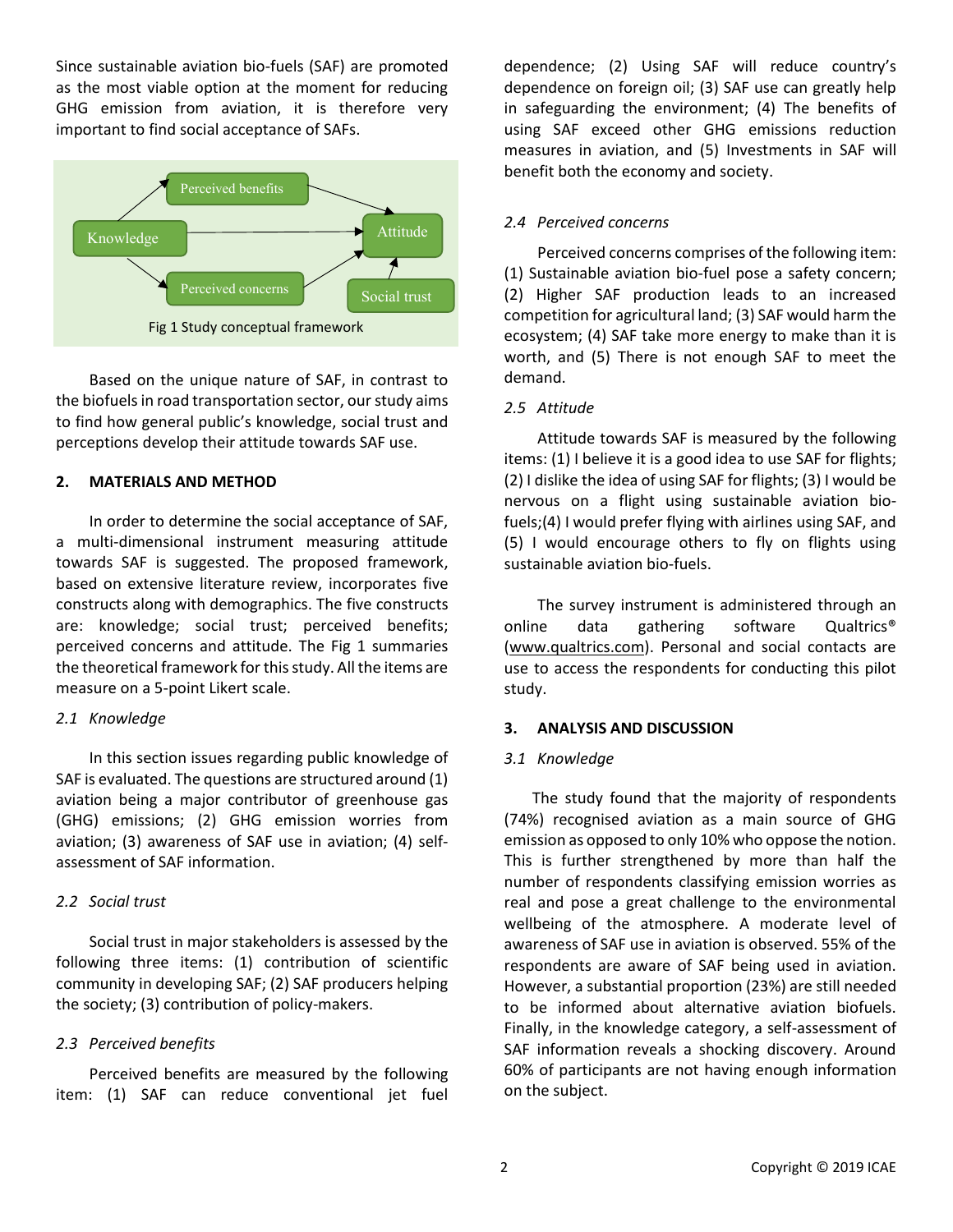## *3.2 Social trust*

Survey participant shows a clear distinction in entities relating to SAF development. SAF producers contribution is regarded the most followed by the scientific community. For these two survey items, 76% agree to producers' contribution while around 40% recognise the scientific community's efforts. 30% of participants are not sure of the scientific community's contributions. This is not unusual as the scientific community tend to focus less on disseminating their work through public engagement and outreach. Least amount of trust is shown in the contribution of policymakers. 40% of the survey participant are undecided and 35% disagree. This show trust in policymakers needs to be improved. Fig2 shows the distribution participants responses for three question items.



Fig 2 Respondents' social trust

#### *3.3 Perceived benefits*

Participants perceived SAF can reduce conventional jet fuel dependence as well as using SAF will reduce a country's dependence on foreign oil. Within the sample, more than 70% agreed to both the items. On the environmental side, 74% of participants agree that SAF use can greatly help in safeguarding. However, when comparing SAF as GHG emissions 54% of the participants are undecided. Finally, in this category, there is unanimous agreement that investments in SAF will benefit both the economy and society.

## *3.4 Perceived concerns*

Only 4.7% of participants perceive sustainable aviation bio-fuel pose a safety concern. This shows a high level of trust in innovation. However, higher SAF production leading to increased competition for agricultural land concern is high (52%). This shows that food versus fuel predicament is still a major concern the general public. Taking a wider view of the environment, a mix response is observed regarding SAF having a detrimental effect on the ecosystem-44% disagree while 30% agree, however, 26% are undecided. SAF takes more energy to make than it is worth is perceived as risk (~31%) while only ~22.73% consider it not to be the case. Finally, on the supply risk of SAF more than half ( $\sim$ 60%) consider that there is not enough SAF to meet the demand.

## *3.5 Attitude*

Survey participants show a positive attitude towards SAF use. A good 71% believe it to be a good idea to use SAF for flights. Similarly, 91% did not agree that using SAF is not a good idea. 71% show their preference for flying with airlines using SAF, rest (29%) undecided. Last but not least, a unanimous agreement is among the participants to encourage others to fly on flights using sustainable aviation biofuels.

#### **4. CONCLUSIOSN**

The aviation sector is an important contributor to GHG emissions. To facilitate sector towards environmental sustainability effective de-carbonization is required. SAF provides an effective and feasible option. However, it is crucial to ensure that SAF benefits are understood and accepted by the general public. Little is known about public attitudes to SAF use in aviation, particularly from the standpoint of its environmental benefits and safety. This study contributed by analyzing public opinion on the role, benefits and limitations of SAF use in aviation. The study showed that respondents possess some knowledge of the environmental issues attributed to aviation. The relationship between aviation and emissions is found to be well established. The public